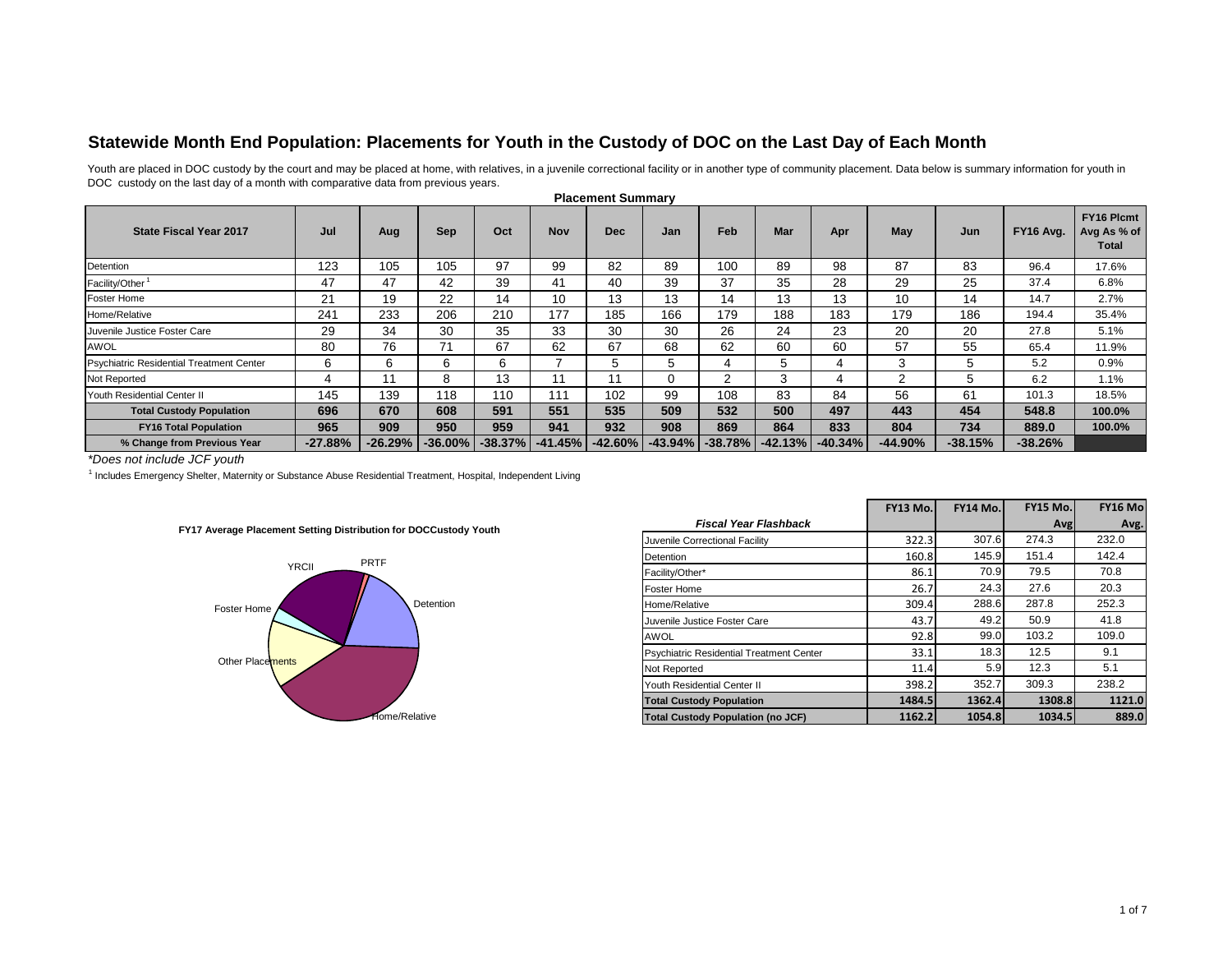| Statewide Month End Population: Placements for Youth in the Custody of DOC on the Last Day of Each Month |
|----------------------------------------------------------------------------------------------------------|
| <b>Placement Detail</b>                                                                                  |

| <b>Placements</b>                                 | Jul            | Aug | <b>Sep</b> | Oct            | <b>Nov</b>     | <b>Dec</b> | Jan            | Feb            | Mar            | Apr      | May            | Jun | Avg   | Avg as a % |
|---------------------------------------------------|----------------|-----|------------|----------------|----------------|------------|----------------|----------------|----------------|----------|----------------|-----|-------|------------|
| Community Integration Program                     | $\overline{2}$ | 3   |            | 0              | $\Omega$       | 0          | $\Omega$       | $\Omega$       | 0              | $\Omega$ | $\Omega$       | 0   | 0.5   | 0.09%      |
| Juvenile Justice Foster Care                      | 29             | 34  | 30         | 35             | 33             | 30         | 30             | 26             | 24             | 23       | 20             | 20  | 27.8  | 5%         |
| Detention                                         | 123            | 105 | 105        | 97             | 99             | 82         | 89             | 100            | 89             | 98       | 87             | 83  | 96.4  | 18%        |
| <b>Emergency Foster Care</b>                      |                | 0   |            | 0              | $\Omega$       | $\Omega$   | $\Omega$       | 0              | 0              | $\Omega$ | $\Omega$       | 0   | 0.2   | 0%         |
| <b>Emergency Shelter</b>                          | $\overline{2}$ |     |            | 3              | 4              | 4          | $\overline{2}$ |                | 0              | 0        | $\Omega$       | 0   | 1.5   | 0.27%      |
| <b>Family Resource Home</b>                       | 0              | 0   | $\Omega$   |                |                |            | $\Omega$       | 0              | 0              | $\Omega$ | $\Omega$       |     | 0.3   | 0.06%      |
| Home                                              | 240            | 232 | 204        | 203            | 170            | 180        | 162            | 174            | 181            | 176      | 171            | 178 | 189.3 | 34%        |
| Hospital                                          | 2              | 0   |            | 2              | 2              | 2          | 5              | 4              | 2              | 2        | $\overline{2}$ |     | 2.1   | 0.38%      |
| Kinship/Non-Related Kin Care                      | $\overline{2}$ | 4   | 5          | 4              | 5              | 3          | $\overline{2}$ | 3              | $\overline{2}$ | 3        | $\overline{2}$ | 3   | 3.2   | 0.58%      |
| Not Reported                                      | 4              | 11  | 8          | 13             | 11             | 11         | $\Omega$       | 2              | 3              | 4        | $\overline{2}$ | 5   | 6.2   | 1%         |
| <b>Psychiatric Residential Treatment Facility</b> | 6              | 6   | 6          | 6              | 7              | 5          | 5              | 4              | 5              |          | 3              | 5   | 5.2   | 1%         |
| <b>Relative Placement</b>                         | ٠              |     | 2          | 3              | $\overline{2}$ | 2          | $\overline{2}$ | $\overline{2}$ | 5              |          | 6              | 5   | 2.9   | 0.53%      |
| Residential Drug/Alcohol Treatment                | 3              | 3   | 3          | 0              | 3              | 3          | $\overline{2}$ | 4              | 5              | 2        | $\overline{2}$ | 3   | 2.8   | 0.50%      |
| <b>Residential Maternity Group Home</b>           | 0              |     |            |                |                | 2          | 2              | $\overline{2}$ | 2              | 2        | $\overline{2}$ | 3   | .6    | 0.29%      |
| Runaway/ AWOL                                     | 80             | 76  | 71         | 67             | 62             | 67         | 68             | 62             | 60             | 60       | 57             | 55  | 65.4  | 12%        |
| <b>Sanction House</b>                             | 3              | 5   | 6          | 5              | 3              | 3          | $\overline{2}$ | 0              | 0              | $\Omega$ |                | 2   | 2.5   | 0.46%      |
| Specialized Family Resource Home                  |                | 2   | 2          | $\overline{2}$ | 0              | 0          | 0              | $\overline{2}$ |                | $\Omega$ | $\Omega$       |     | 0.9   | 0%         |
| <b>Therapeutic Foster Care</b>                    | 17             | 13  | 14         | 12             | 10             | 13         | 13             | 12             | 12             | 13       | 10             | 10  | 12.4  | 2%         |
| <b>Transitional Living Program</b>                | 35             | 34  | 29         | 27             | 27             | 25         | 26             | 26             | 26             | 22       | 22             | 18  | 26.4  | 5%         |
| Youth Residential Center II                       | 145            | 139 | 118        | 110            | 111            | 102        | 99             | 108            | 83             | 84       | 56             | 61  | 101.3 | 18%        |
| <b>Total</b>                                      | 696            | 670 | 608        | 591            | 551            | 535        | 509            | 532            | 500            | 497      | 443            | 454 | 549   | 100%       |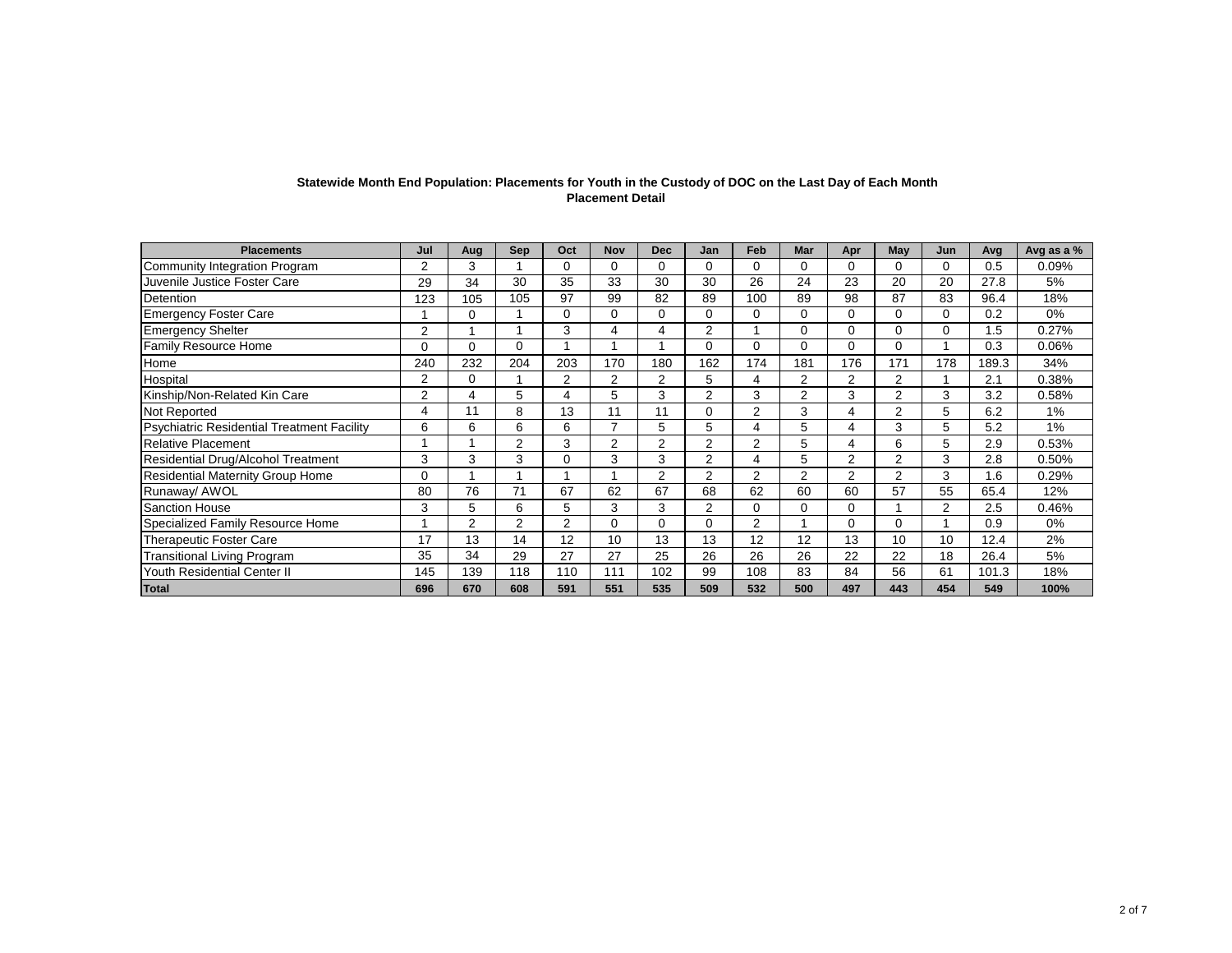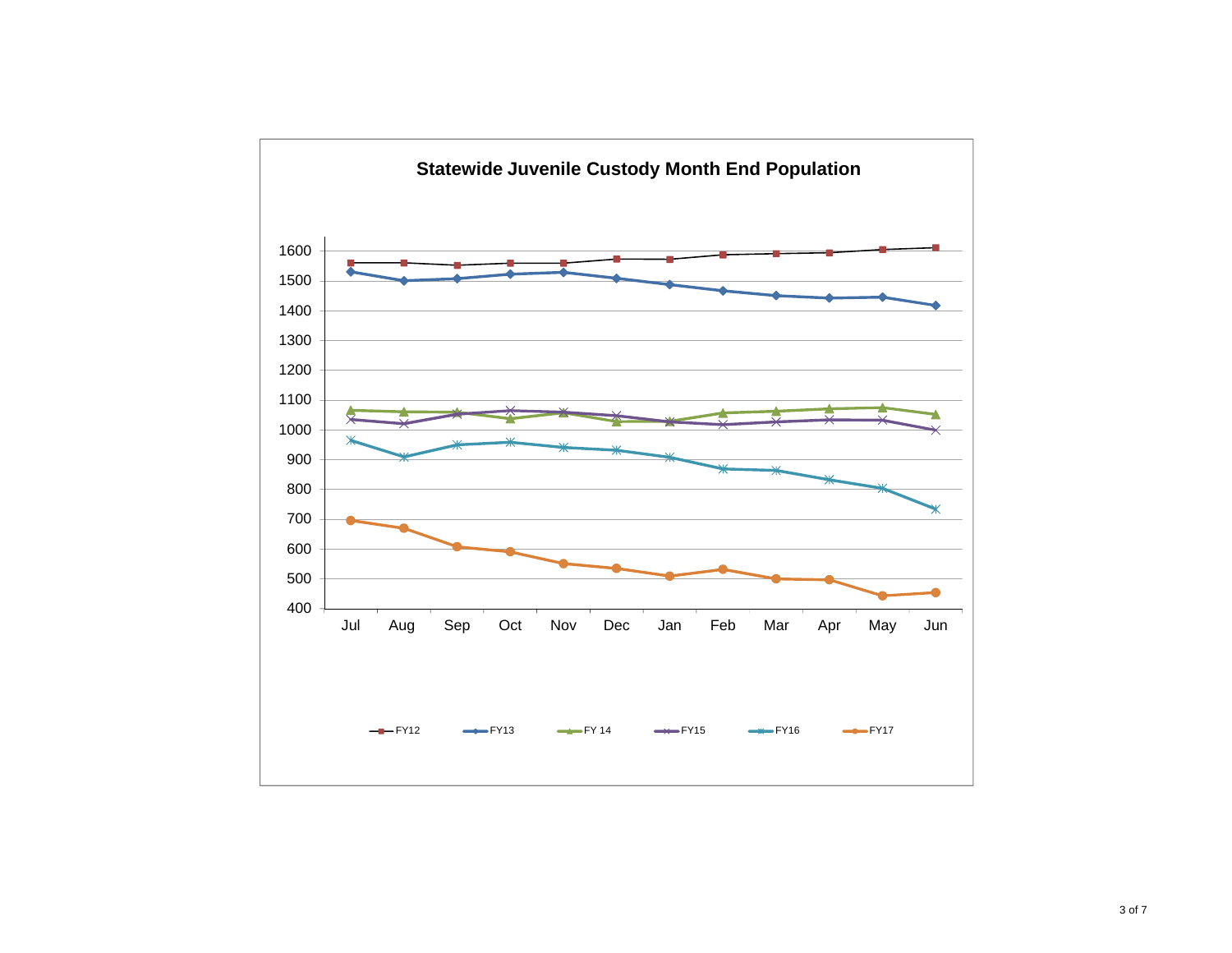| Statewide Month End Population: Placements for Youth in the Custody of DOC on June 30, 2017 by Judicial District |  |  |  |
|------------------------------------------------------------------------------------------------------------------|--|--|--|
|------------------------------------------------------------------------------------------------------------------|--|--|--|

| <b>Judicial District</b>                          |    |                |    |                |                |                |                         |    |                |                |    |          |           |                 |   |             |     |   |   |   |             |                                    |    |    |                 |                 |    |                |            |            |         |
|---------------------------------------------------|----|----------------|----|----------------|----------------|----------------|-------------------------|----|----------------|----------------|----|----------|-----------|-----------------|---|-------------|-----|---|---|---|-------------|------------------------------------|----|----|-----------------|-----------------|----|----------------|------------|------------|---------|
|                                                   |    | $\overline{2}$ | 3  | $\overline{4}$ | 5 <sub>1</sub> | 6              |                         | 8  | 9              | 10   11   12   |    |          | <b>13</b> | 14 <sup>1</sup> |   | 16 15/17/23 | 18  |   |   |   |             | $19$   20   21   22   24   25   26 |    |    | 27 <sup>1</sup> | 28 <sup>1</sup> |    |                | $29$ 30 31 | <b>Tot</b> | %       |
| Detention                                         |    | 0              |    | $\overline{2}$ |                |                |                         | 3  |                | $\overline{2}$ | 8  | $\Omega$ |           | 3               |   |             | 27  | 0 | 0 |   |             |                                    | 3  | 2  | 0               | 3               | 13 |                | C          | 83         | 18.28%  |
| Facility/Other                                    |    |                |    |                |                | $\Omega$       | 0                       |    |                |                | 0  | U        |           | $\overline{2}$  | 0 |             | 13  |   | າ |   | $\mathbf 0$ |                                    | 3  | 0  |                 |                 |    |                |            | 25         | 5.51%   |
| <b>Foster Home</b>                                | 0  |                |    | 0              |                | 0              | 0                       | 0  |                |                |    | 0        | ີ         | 4               | 0 |             |     |   |   |   | 0           |                                    |    | 0  |                 |                 |    | 0              |            | 14         | 3.08%   |
| Home/Relative                                     | 14 |                |    |                |                |                |                         | כ  |                | 10             | 10 |          | ⇁         |                 | 0 |             | 35  |   | 3 |   | 4           |                                    | 14 |    | 3               |                 | 26 |                |            | 186        | 40.97%  |
| Juvenile Justice Foster Care                      |    |                |    |                |                | 0              |                         |    |                |                |    |          | 0         | $\mathbf 0$     |   |             |     |   |   |   | 0           |                                    | 3  |    |                 |                 |    |                | 0          | 20         | 4.41%   |
| AWOL                                              |    |                |    | 0              |                | 0              |                         |    |                |                |    |          |           | 3               |   |             | 22  |   |   |   | 0           |                                    | 3  |    |                 |                 | 9  |                |            | 55         | 12.11%  |
| <b>Psychiatric Residential Treatment Facility</b> |    |                |    |                |                | 0              | 0                       | 0  |                |                |    |          | 0         | $\mathbf 0$     | 0 |             |     |   |   |   |             |                                    | 0  |    |                 | 0               |    | 0              |            |            | 1.10%   |
| <b>Youth Residential Center II</b>                |    |                |    |                |                |                |                         | ຳ  |                |                |    |          |           |                 |   |             | 17  |   |   |   |             |                                    | 0  |    | 3               |                 |    |                |            | 61         | 13.44%  |
| Not Reported                                      |    |                |    |                |                | 0              |                         |    |                |                |    |          |           | 0               | 0 |             |     |   |   |   |             |                                    | 0  |    |                 |                 |    |                |            |            | 1.10%   |
| <b>Total</b>                                      | 21 | $\overline{2}$ | 22 | 7              |                | $\overline{a}$ | $\overline{\mathbf{3}}$ | 14 | 4 <sup>1</sup> | 18             | 25 |          | 13        | 20 <sub>1</sub> | 6 | 17          | 117 | 5 | 9 | 9 | 8           | 4                                  | 27 | 10 | $\overline{7}$  | 10              | 51 | $\overline{a}$ | 9          | 454        | 100.00% |

**Month End Placement Distribution** 

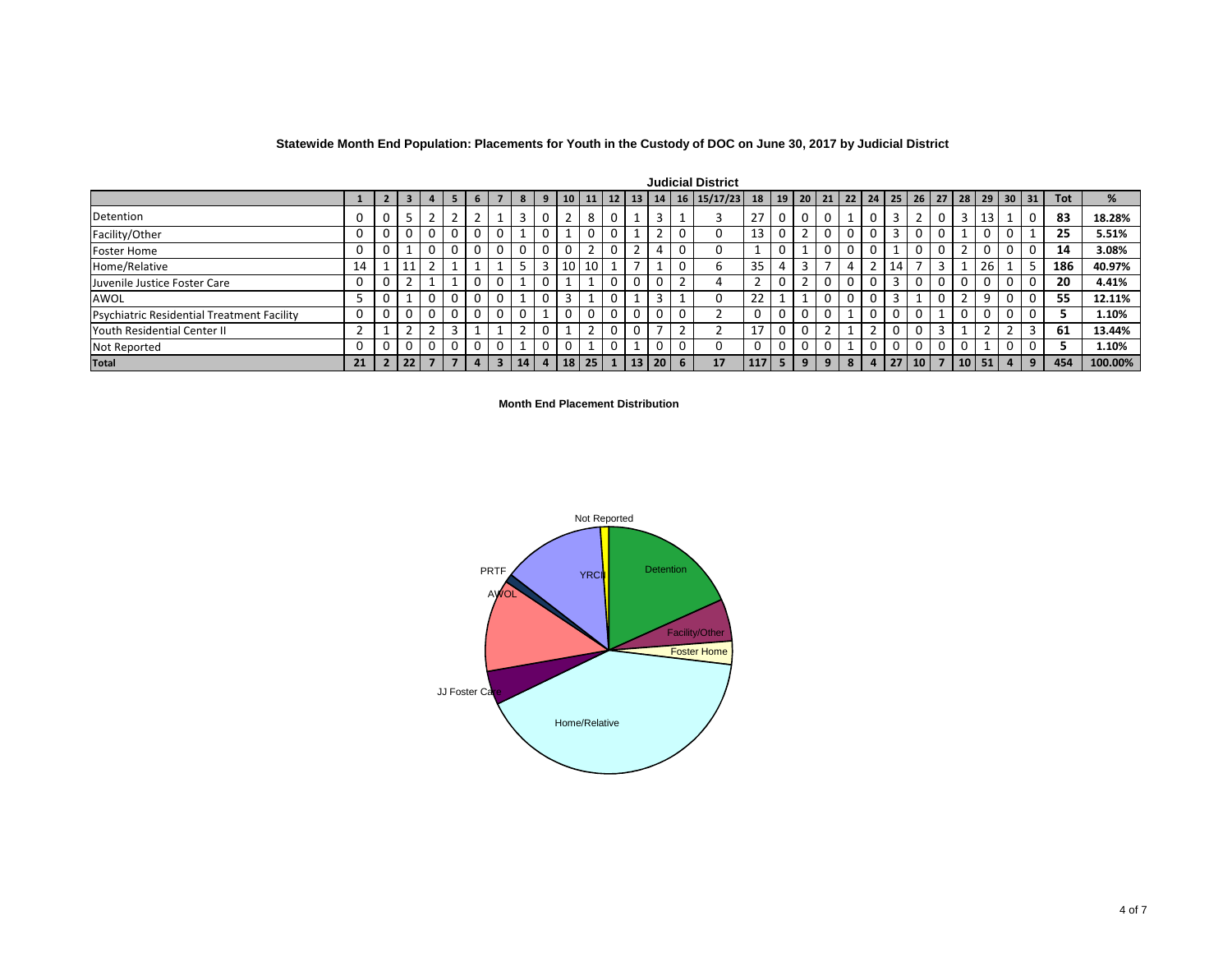|             |                | Jul  | Aug   | Sep   | Oct  | Nov  | Dec   | Jan  | Feb  | Mar  | Apr  | May   | Jun  | Avg   |
|-------------|----------------|------|-------|-------|------|------|-------|------|------|------|------|-------|------|-------|
|             | # placements   | 2    |       |       |      | ◠    |       |      | ົ    |      |      |       |      | 1.17  |
| <b>PRTF</b> | Average # days | 65.5 | 0.0   | 134.0 | 77.0 | 63.5 | 136.0 | 28.0 | 73.0 | 54.0 | 2.0  | 60.0  | 79.0 | 64.33 |
|             | Median # davs  | 65.5 | 0.0   | 134.0 | 77.0 | 63.5 | 136.0 | 28.0 | 73.0 | 54.0 | 2.0  | 60.0  | 79.0 | 64.50 |
|             | # placements   | 60   | 41    | 44    | 56   | 33   | 30    | 32   | 26   | 37   | 27   | 26    | 24   | 36.33 |
| YRCI        | Average # days | 80.0 | 132.7 | 84.3  | 72.4 | 85.9 | 86.2  | 86.0 | 66.0 | 95.9 | 83.9 | 133.4 | 60.0 | 88.89 |
|             | Median # davs  | 52.5 | 104.0 | 70.0  | 54.5 | 54.0 | 63.0  | 69.0 | 56.0 | 60.0 | 89.0 | 138.5 | 55.0 | 61.50 |

**Length of Stay for Youth Whose Placement Type Ended During the FY 2017 Month**

**Length of Stay for Youth in Respective Placement Type on the Last Day of the Month During FY 2017**

|             |                | Jul   | Aua  | Sep   | Oct   | Nov   | Dec   | Jan   | Feb   | Mar   | Apr  | May  | Jun   | Avg.   |
|-------------|----------------|-------|------|-------|-------|-------|-------|-------|-------|-------|------|------|-------|--------|
|             | # vouth        | 6     |      |       | 6     |       |       | 5     |       | 3     |      |      | 5     | 5.08   |
| <b>PRTF</b> | Average # days | 20.8  | 29.1 | 59.7  | 89.3  | 62.6  | 73.0  | 44.8  | 70.0  | 113.7 | 52.5 | 92.0 | 248.4 | 79.66  |
|             | Median # davs  | 7.0   | 33.0 | 63.5  | 90.5  | 68.0  | 29.0  | 56.0  | 79.5  | 119.0 | 26.5 | 57.0 | 198.0 | 60.25  |
|             | # vouth        | 145   | 134  | 99    | 109   | 111   | 102   | 102   | 108   | 78    | 102  | 56   | 61    | 100.58 |
| YRCII       | Average # days | 127.3 | 85.8 | 181.9 | 123.2 | 108.5 | 252.9 | 252.8 | 102.6 | 93.5  | 129. | 88.3 | 186.2 | 144.34 |
|             | Median # davs  | 66.0  | 42.0 | 78.0  | 63.0  | 67.5  | 161.0 | 161.0 | 63.0  | 55.0  | 16.7 | 61.0 | 142.0 | 64.50  |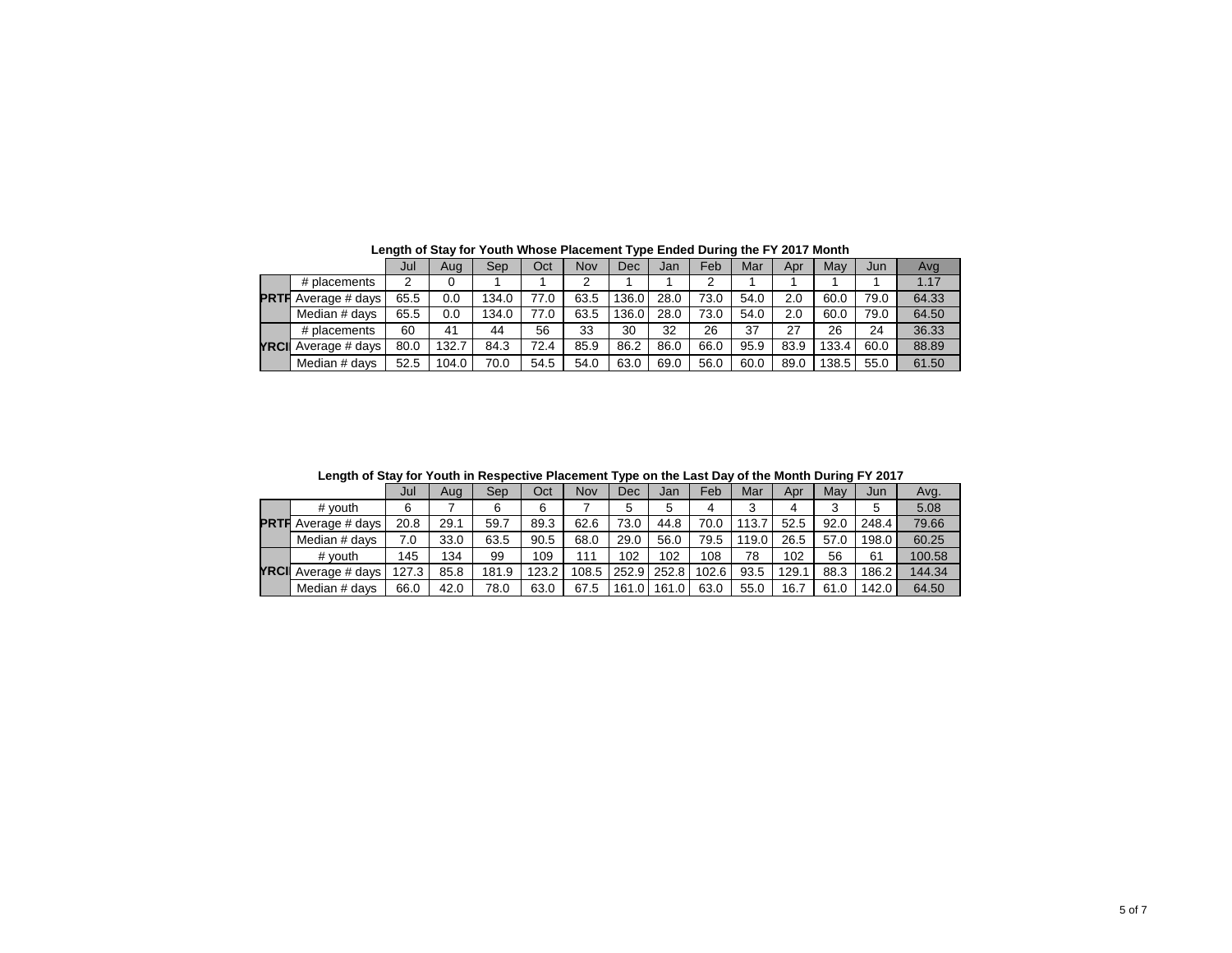